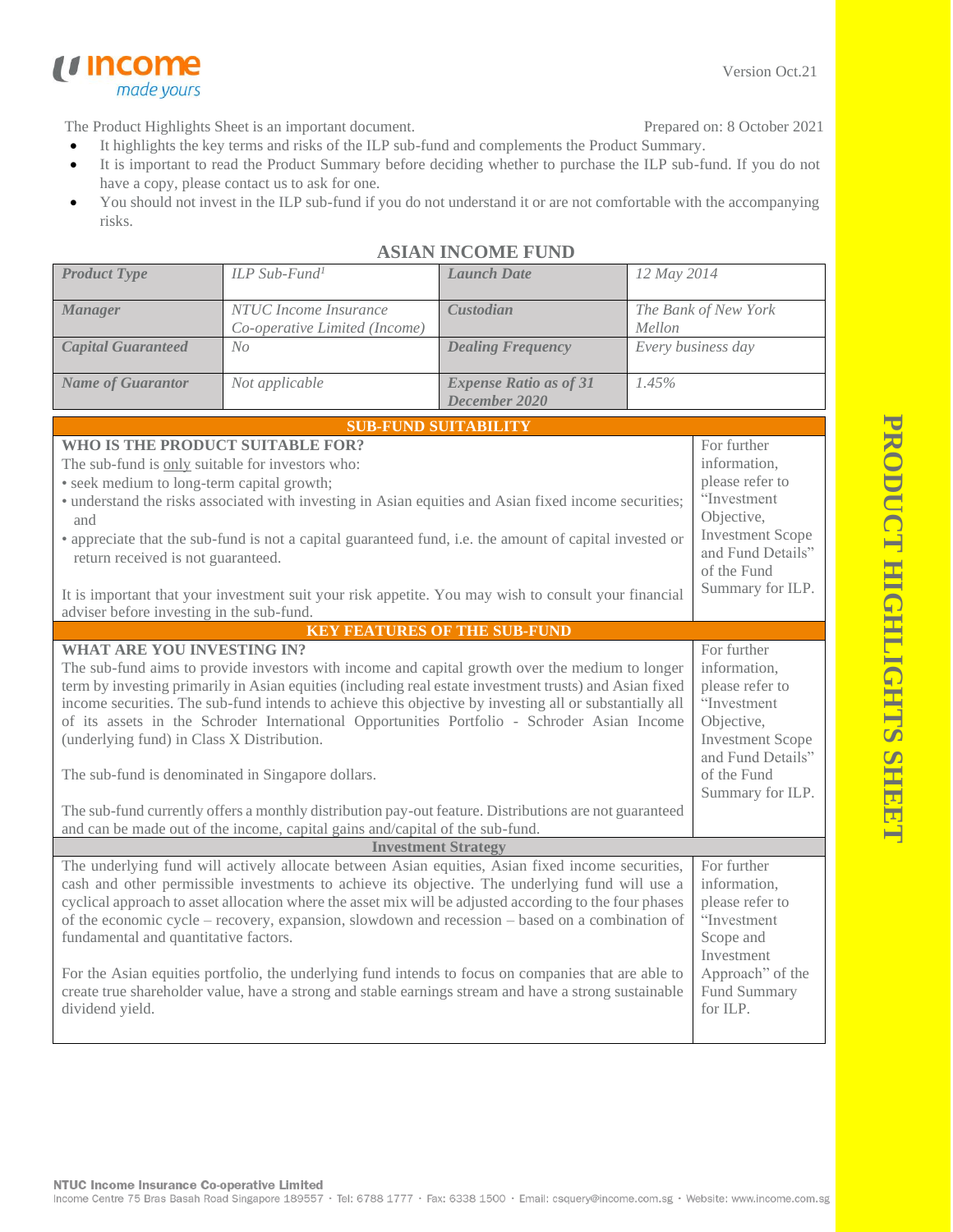

| <b>Parties Involved</b>                                                                                                                                                                                                                                                                                                                                                                                                                                                               |                                                                                                     |
|---------------------------------------------------------------------------------------------------------------------------------------------------------------------------------------------------------------------------------------------------------------------------------------------------------------------------------------------------------------------------------------------------------------------------------------------------------------------------------------|-----------------------------------------------------------------------------------------------------|
| WHO ARE YOU INVESTING WITH?<br>The sub-fund is managed by NTUC Income Insurance Co-operative Limited. The manager of the<br>Schroder International Opportunities Portfolio - Schroder Asian Income is Schroder Investment<br>Management (Singapore) Ltd. The investment adviser to the manager is Schroder Investment (Japan)<br>Limited.                                                                                                                                             | For further<br>information,<br>please refer to<br>"Fund Manager"<br>of the Fund<br>Summary for ILP. |
| The custodian of the sub-fund is The Bank of New York Mellon.                                                                                                                                                                                                                                                                                                                                                                                                                         |                                                                                                     |
| <b>KEY RISKS</b>                                                                                                                                                                                                                                                                                                                                                                                                                                                                      |                                                                                                     |
| WHAT ARE THE KEY RISKS OF THIS INVESTMENT?<br>You should consider and satisfy yourself as to the risks of investing in the sub-fund.                                                                                                                                                                                                                                                                                                                                                  | For further<br>information,<br>please refer to                                                      |
| An investment in the sub-fund is meant to produce returns over the long-term. You should not expect<br>to obtain short-term gains from such investments.                                                                                                                                                                                                                                                                                                                              | "Risks" of the<br>Fund Summary<br>for ILP.                                                          |
| The securities and instruments in which the sub-fund may invest are subject to market fluctuations<br>and other risks inherent in such investments and there can be no assurance that any appreciation in<br>value will occur. The risk factors may cause you to lose some or all of your investments. A description<br>of the major risks is provided below.                                                                                                                         |                                                                                                     |
| <b>Market and Credit Risks</b>                                                                                                                                                                                                                                                                                                                                                                                                                                                        |                                                                                                     |
| You are exposed to the following risks:                                                                                                                                                                                                                                                                                                                                                                                                                                               |                                                                                                     |
| <b>Market Risks</b><br>The value of investments by the underlying fund may go up and down due to changing economic,<br>political or market conditions, or due to an issuer's individual situation.                                                                                                                                                                                                                                                                                    |                                                                                                     |
| <b>Currency Risks</b><br>Changes in exchange rates between currencies or the conversion from one currency to another may<br>cause the value of an underlying fund's investments to diminish or increase. Currency exchange rates<br>may fluctuate significantly over short periods of time.                                                                                                                                                                                           |                                                                                                     |
| <b>Credit Risks</b><br>The underlying fund is subject to the risk that some issuers of debt securities and other investments<br>made by the underlying fund may not make payments on such obligations.                                                                                                                                                                                                                                                                                |                                                                                                     |
| <b>Liquidity Risks</b>                                                                                                                                                                                                                                                                                                                                                                                                                                                                |                                                                                                     |
| You are exposed to liquidity risks<br>There is no secondary market for the sub-fund. All redemption requests should be made to the<br>Manager. In exceptional circumstances, the sub-fund's investment in the underlying fund may not be<br>readily redeemable.                                                                                                                                                                                                                       |                                                                                                     |
| <b>Product-Specific Risks</b>                                                                                                                                                                                                                                                                                                                                                                                                                                                         |                                                                                                     |
| You are exposed to the following risks:                                                                                                                                                                                                                                                                                                                                                                                                                                               |                                                                                                     |
| Risks Relating to Investment Grade, Below Investment Grade and Unrated Debt Securities<br>There is a risk that investment grade securities that the underlying fund invests in may be downgraded<br>due to adverse market conditions. The underlying fund may invest in below investment grade or<br>unrated debt securities which are generally accompanied by a higher degree of counterparty risk,<br>credit risk and liquidity risk than higher rated, lower yielding securities. |                                                                                                     |
| <b>Emerging Markets and Frontier Risk</b><br>Emerging markets, and especially frontier markets, generally carry greater political, legal,<br>counterparty and operational risk.                                                                                                                                                                                                                                                                                                       |                                                                                                     |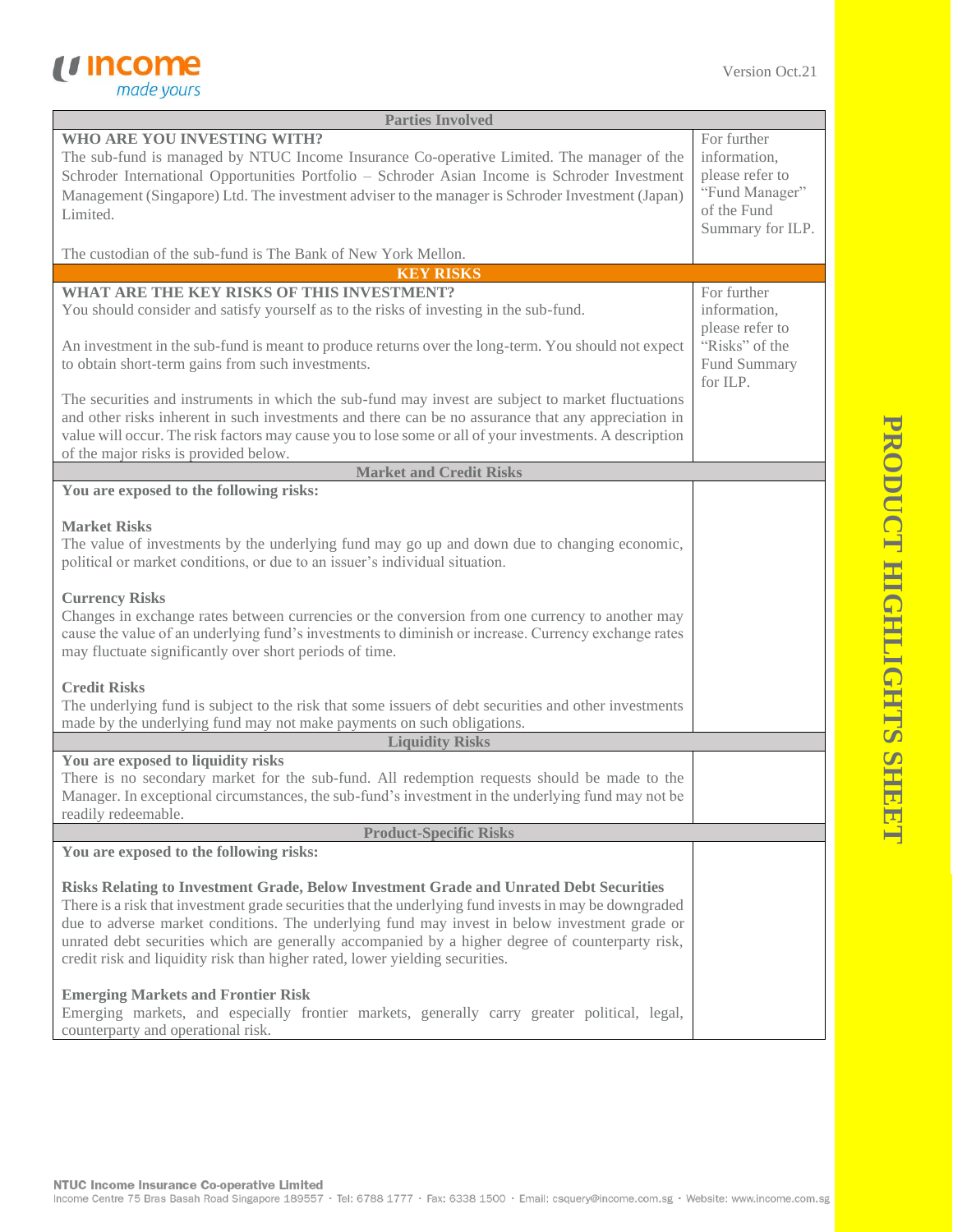## **Risk Relating to Distributions** The manager of the underlying fund has the absolute discretion to determine whether a distribution is to be made. The Manager also reserves the right to review and make changes to the distribution policy from time to time. **Financial Derivatives Risks** The underlying fund may use financial derivative instruments as part of the investment process. The use of futures, options, warrants, forwards, swaps or swap options involves increased risk. The underlying fund's ability to use such instruments successfully depends on the Manager's ability to accurately predict movements in stock prices, interest rates, currency exchange rates or other economic factors and the availability of liquid markets. If the Manager's predictions are wrong, or if the financial derivative instruments do not work as anticipated, the underlying fund could suffer greater loss than if the underlying fund had not used such instruments. **Risks Associated with the Stock Connect** The underlying fund may invest in China A-Shares directly via the Stock Connect. **Risks Specific to China** Changes in China's political, social or economic policies may significantly affect the value of the underlying fund's investments. **Onshore Renminbi Currency Risk** Currency control decisions made by the Chinese government could affect the value of the underlying fund's investments and could cause the underlying fund to defer or suspend redemptions of its shares. **Risk Associated with the China Interbank Bond Market** The underlying fund may invest in the China Interbank Bond Market via the Bond Connect which is subject to regulatory risks and various risks such as volatility risk, liquidity risk, settlement and counterparty risk. **FEES AND CHARGES WHAT ARE THE FEES AND CHARGES OF THIS INVESTMENT?**  Payable directly by you You will need to pay the following fees and charges as a percentage of your gross investment sum: Premium Charge Premium charge may apply. Please refer to the fees and charges in the Product Summary of the applicable ILP for details. Policy Fee Policy fee may apply. Please refer to the fees and charges in the Product Summary of the applicable ILP for details. Switching Fee We currently don't charge for fund switches. Please refer to the fees and charges in the Product Summary of the applicable ILP for details. Surrender Charge Surrender charge may apply. Please refer to the fees and charges in the Product Summary of the applicable ILP for details. For further information, please refer to "Fees and Charges" in section 4 of the Product Summary for ILP.

There may be other fees and charges imposed at the investment-linked product level. Please refer to the Product Summary of applicable ILP which you have purchased or intend to purchase for details.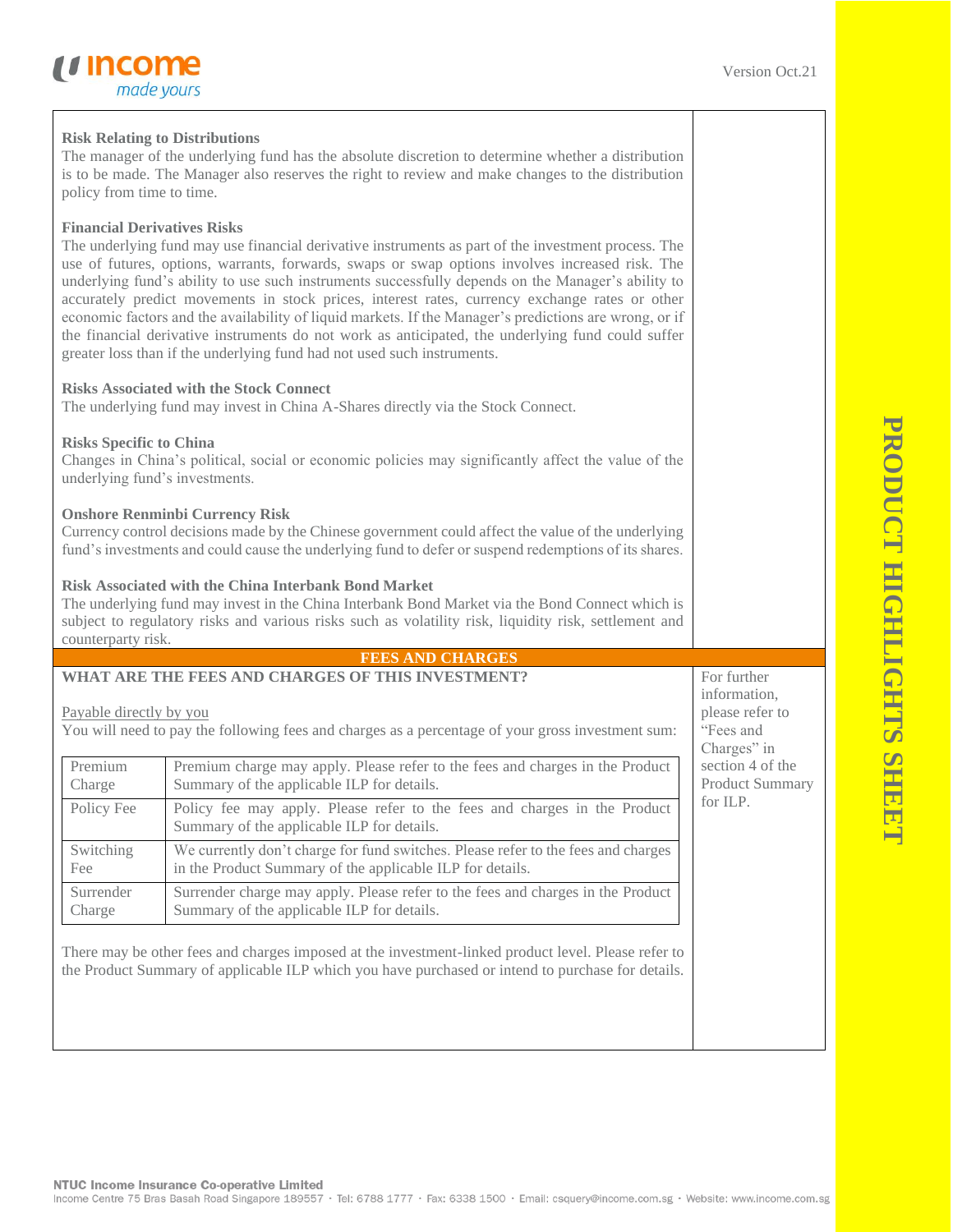

| Payable by the ILP sub-fund from invested proceeds                                                                                                                                                                                                                                                                                                                                                                                                                                                                                                                                                                                                                                                                                                                                          |                            |                   |                                                                                                                                  |                   |                                                                                                                                                    |                                                                                                                                                                     |
|---------------------------------------------------------------------------------------------------------------------------------------------------------------------------------------------------------------------------------------------------------------------------------------------------------------------------------------------------------------------------------------------------------------------------------------------------------------------------------------------------------------------------------------------------------------------------------------------------------------------------------------------------------------------------------------------------------------------------------------------------------------------------------------------|----------------------------|-------------------|----------------------------------------------------------------------------------------------------------------------------------|-------------------|----------------------------------------------------------------------------------------------------------------------------------------------------|---------------------------------------------------------------------------------------------------------------------------------------------------------------------|
| The sub-fund will pay the following fees and charges to the Manager and other parties:                                                                                                                                                                                                                                                                                                                                                                                                                                                                                                                                                                                                                                                                                                      |                            |                   |                                                                                                                                  |                   |                                                                                                                                                    |                                                                                                                                                                     |
| Annual<br>Management<br>Fee                                                                                                                                                                                                                                                                                                                                                                                                                                                                                                                                                                                                                                                                                                                                                                 |                            |                   | guaranteed and may be reviewed from time to time. However, it shall not<br>exceed 2.0% of the fund balance at any point of time. |                   | 1.25% per annum, including the management fee charged by the investment<br>manager of Schroder Asian Income Fund. The Annual Management Fee is not |                                                                                                                                                                     |
|                                                                                                                                                                                                                                                                                                                                                                                                                                                                                                                                                                                                                                                                                                                                                                                             |                            |                   | VALUATIONS AND EXITING FROM THIS INVESTMENT                                                                                      |                   |                                                                                                                                                    |                                                                                                                                                                     |
| <b>HOW OFTEN ARE VALUATIONS AVAILABLE?</b><br>The sub-fund is valued daily on an offer/bid basis. All transactions for ILP are based on forward<br>pricing. The prices are updated on the website of Income on each business day.<br>HOW CAN YOU EXIT FROM THIS INVESTMENT AND WHAT ARE THE RISKS AND<br><b>COSTS IN DOING SO?</b><br>You can exit the sub-fund at any time by informing the insurer, either directly or through the financial<br>adviser from whom you purchased the sub-fund.<br>If you do so within the cancellation period of 14 days from time of purchase, you may do so without<br>incurring the sales charge and fees stated above. However, you will have to take the risk for any price<br>for ILP.<br>changes in the NAV of the sub-fund since you purchased it. |                            |                   |                                                                                                                                  |                   |                                                                                                                                                    | For further<br>information,<br>please refer to<br>"Subscription of<br>Units" and<br>"Redemption of<br>Units" in section<br>5 and 6 of the<br><b>Product Summary</b> |
| You will receive the sale proceeds within 7 business days from the time the insurer receives your<br>request to exit from the sub-fund.<br>Your exit price is determined as follows:<br>1. If you submit the redemption order before 3 pm on a business day, you will be paid a bid<br>price based on the net asset value of the sub-fund at the close of that business day.<br>If you submit the redemption order after 3 pm, you will be paid a price bid based on the<br>2.<br>net asset value at the close of the next business day.                                                                                                                                                                                                                                                    |                            |                   |                                                                                                                                  |                   |                                                                                                                                                    |                                                                                                                                                                     |
| The sale proceeds that you will receive will be the exit price multiplied by the number of units sold,<br>less any charges as stated in the terms of the ILP, if applicable.<br>An example, assuming that redemption charge is not applicable, is as follows                                                                                                                                                                                                                                                                                                                                                                                                                                                                                                                                |                            |                   |                                                                                                                                  |                   |                                                                                                                                                    |                                                                                                                                                                     |
| Exit price                                                                                                                                                                                                                                                                                                                                                                                                                                                                                                                                                                                                                                                                                                                                                                                  |                            | $X_{\mathcal{E}}$ | Number of units sold                                                                                                             | $\qquad \qquad =$ | <b>Gross Sale Proceeds</b>                                                                                                                         |                                                                                                                                                                     |
| S\$1.250                                                                                                                                                                                                                                                                                                                                                                                                                                                                                                                                                                                                                                                                                                                                                                                    |                            | X                 | 1,000                                                                                                                            | $=$               | S\$1,250                                                                                                                                           |                                                                                                                                                                     |
|                                                                                                                                                                                                                                                                                                                                                                                                                                                                                                                                                                                                                                                                                                                                                                                             |                            |                   |                                                                                                                                  |                   |                                                                                                                                                    |                                                                                                                                                                     |
|                                                                                                                                                                                                                                                                                                                                                                                                                                                                                                                                                                                                                                                                                                                                                                                             | <b>Gross Sale Proceeds</b> |                   | <b>Redemption Charge</b>                                                                                                         | $=$               | <b>Net Sale Proceeds</b>                                                                                                                           |                                                                                                                                                                     |
| S\$1,250                                                                                                                                                                                                                                                                                                                                                                                                                                                                                                                                                                                                                                                                                                                                                                                    |                            |                   | S\$0.00                                                                                                                          | $=$               | S\$1,250                                                                                                                                           |                                                                                                                                                                     |
| Depending on the ILP that you are investing in, a redemption charge may be applicable. Please refer<br>to the Product Summary of the ILP for more details.                                                                                                                                                                                                                                                                                                                                                                                                                                                                                                                                                                                                                                  |                            |                   |                                                                                                                                  |                   |                                                                                                                                                    |                                                                                                                                                                     |
|                                                                                                                                                                                                                                                                                                                                                                                                                                                                                                                                                                                                                                                                                                                                                                                             |                            |                   | <b>CONTACT INFORMATION</b>                                                                                                       |                   |                                                                                                                                                    |                                                                                                                                                                     |
| HOW DO YOU CONTACT US?<br>More information on the sub-fund could be obtained from the following website:<br>www.income.com.sg/fund/coopprices.asp                                                                                                                                                                                                                                                                                                                                                                                                                                                                                                                                                                                                                                           |                            |                   |                                                                                                                                  |                   |                                                                                                                                                    |                                                                                                                                                                     |
| at csquery@income.com.sg for more information.                                                                                                                                                                                                                                                                                                                                                                                                                                                                                                                                                                                                                                                                                                                                              |                            |                   |                                                                                                                                  |                   | Alternatively, you may contact our Customer Service Officers at 6788 1122 / 6788 1777 or email us                                                  |                                                                                                                                                                     |

<sup>1</sup> For ILP sub-fund that feeds 100% into an underlying CIS fund, some of the information provided below could be similar to the underlying CIS fund.